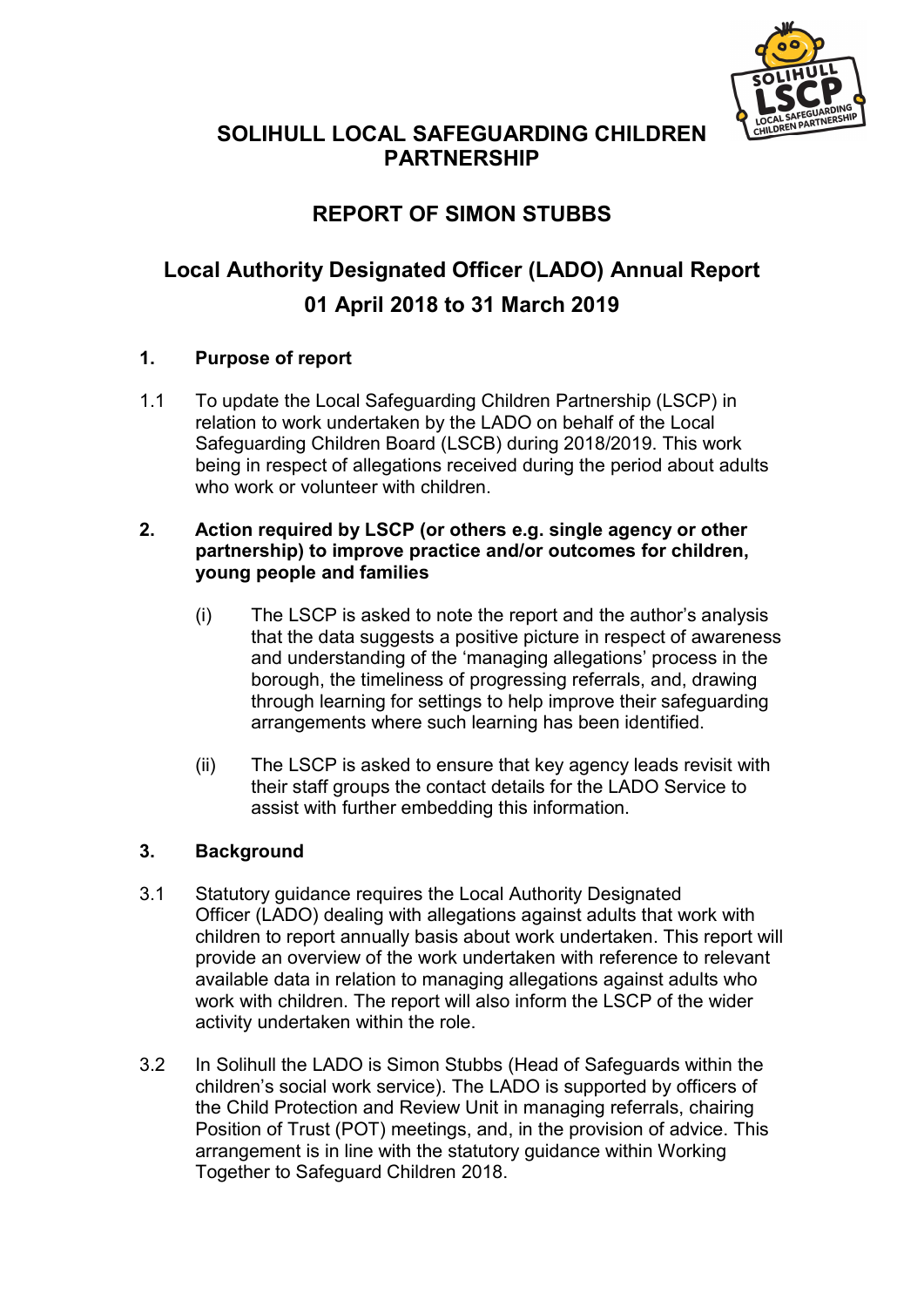3.3 The work undertaken by the CPRU officers is quality assured by the LADO.

# 4. LADO threshold

4.1 The threshold for LADO cases is described in Working Together 2018 as:

An allegation may relate to a person who works with children who has:

- behaved in a way that has harmed a child, or may have harmed a child;
- possibly committed a criminal offence against or related to a child; or
- behaved towards a child or children in a way that indicates they may pose a risk of harm to children.
- 4.2 The statutory guidance requires Local Authorities to have a Local Authority Designated Officer (LADO) to be involved in the management and oversight of individual cases. The LADO should provide advice and guidance to employers and voluntary organisations, liaising with the police and other agencies and monitoring the progress of cases to ensure that they are dealt with as quickly as possible, consistent with a thorough and fair process.

## 5. Analysis of data

5.1 The analysis for this report is based on data held in the dedicated confidential case file records relating to managing allegations made against adults who work with children

| Table 1 - Total number of allegations referred to the LADO 2018/19 |     |         |                                      |  |  |  |
|--------------------------------------------------------------------|-----|---------|--------------------------------------|--|--|--|
| 2016/17<br>Year                                                    |     | 2017/18 | 2018/19<br>01 Apr 2018 - 31 Mar 2019 |  |  |  |
| Number of<br>allegations                                           | 75. | 94      | 79                                   |  |  |  |

#### 5.2 Table 1 total number of referrals received over the last 3 years

- 5.3 The number of contacts leading to formal referrals during the reporting year 2018/19 represents a decrease of 20% against the previously reported 12 month period (2017/18). This is a return to the referral rate shown in 2016/17. The number of referrals evidences continued awareness within the various agencies working in the borough of the 'managing allegations' process
- 5.4 In terms of other contact activity, there were a further 58 contacts from agencies considering the need to refer to the LADO (or 'checking out' their views and intended actions in relation to particular circumstances) where, after initial consultation, it was agreed that the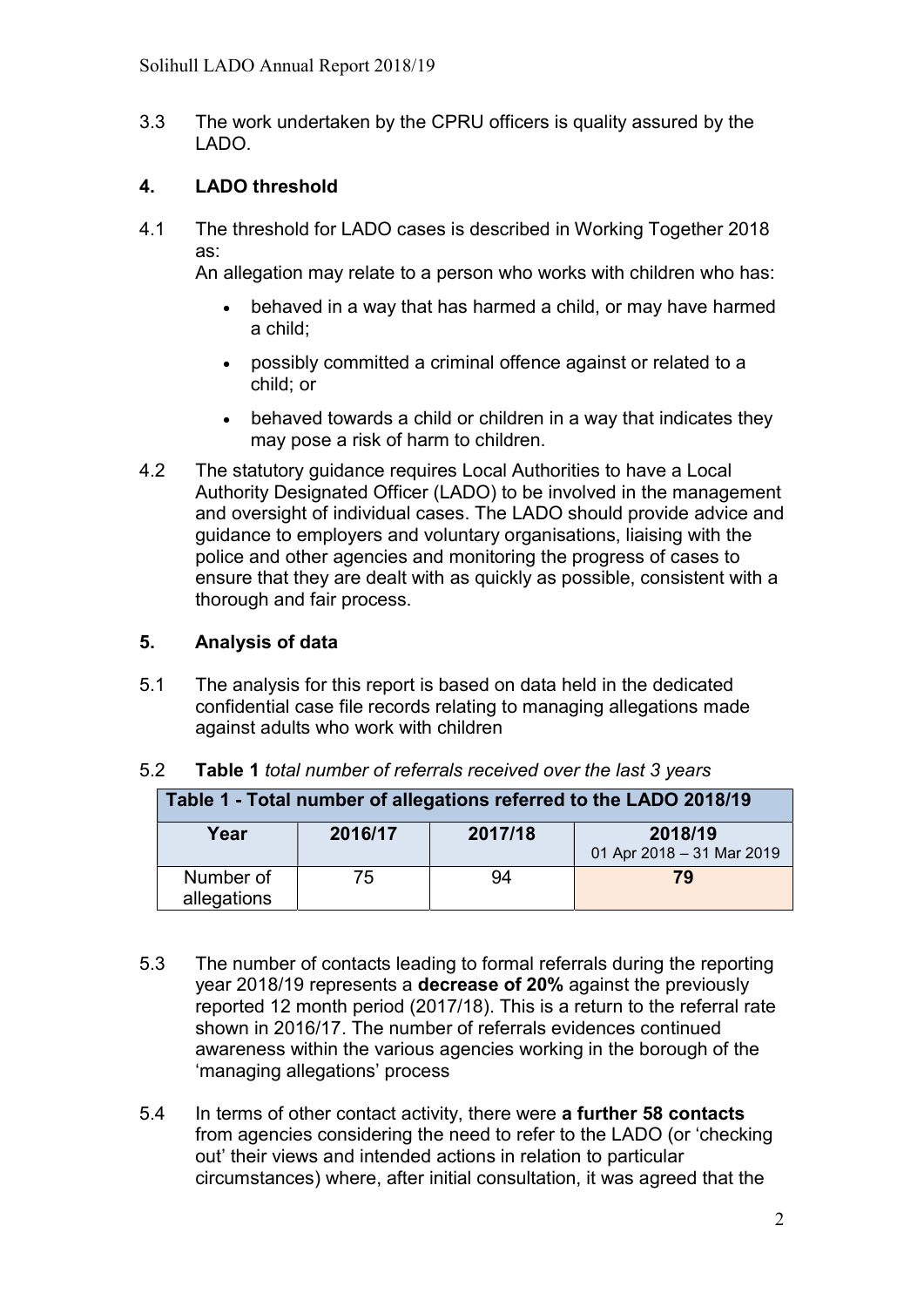threshold for LADO involvement was not met. This figure shows consistency against the previous reporting period (when 59 such contacts were also recorded). Quality assurance activity was undertaken by the LADO on half of these contacts – confirming that the correct view was reached.

- 5.5 These contacts are actively encouraged by the LADO. This type of contact is included in the relevant procedures, is emphasised during the 'managing allegations' training programme, and, is also emphasised by the LADO when visiting particular groups of relevant staff.
- 5.6 It is important that colleagues in all agencies feel assured that they can contact the LADO for a discussion even if such calls result in no further action from the LADO. NB: where a referral is not required these are not recorded on the LADO case management records.
- 5.7 There were also a large number of other contacts from agencies about issues which do not fall under the LADO remit (examples of this are contacts from Ofsted relating to concerns raised about 'culture of practice' within specific settings). Where these contacts are received the LADO service ensures that they are passed over to the appropriate service and the referrer advised of the action taken.

| Table 2 - Total number of referrals by referring agency 2018/19 |         |                |                |  |  |  |
|-----------------------------------------------------------------|---------|----------------|----------------|--|--|--|
| <b>Agency</b>                                                   | 2016/17 | 2017/18        | 2018/19        |  |  |  |
| <b>Social Care</b>                                              | 23      | 22             | 14             |  |  |  |
| <b>Health</b>                                                   | 11      | 10             |                |  |  |  |
| <b>Education</b>                                                | 22      | 48             | 28             |  |  |  |
| <b>Police</b>                                                   | 8       | 3              | 9              |  |  |  |
| Youth Offending                                                 |         |                |                |  |  |  |
| Probation (NPS & CRC)                                           |         |                | 1              |  |  |  |
| <b>CAFCASS</b>                                                  |         |                |                |  |  |  |
| <b>NSPCC</b>                                                    |         |                | 1              |  |  |  |
| <b>Voluntary Youth Org</b>                                      |         |                | $\mathbf 2$    |  |  |  |
| <b>Faith groups</b>                                             |         |                |                |  |  |  |
| Fostering                                                       |         |                | $\overline{2}$ |  |  |  |
| Care agency/                                                    |         | 4              |                |  |  |  |
| <b>Residential home</b>                                         |         |                |                |  |  |  |
| <b>Nursery/Child minder</b>                                     |         | $\overline{2}$ | 10             |  |  |  |
| <b>Other</b>                                                    | 7       | 4              | 11             |  |  |  |
| TOTAL                                                           | 75      | 94             | 79             |  |  |  |

5.8 Table 2 total number of referrals from agencies over the last 3 years.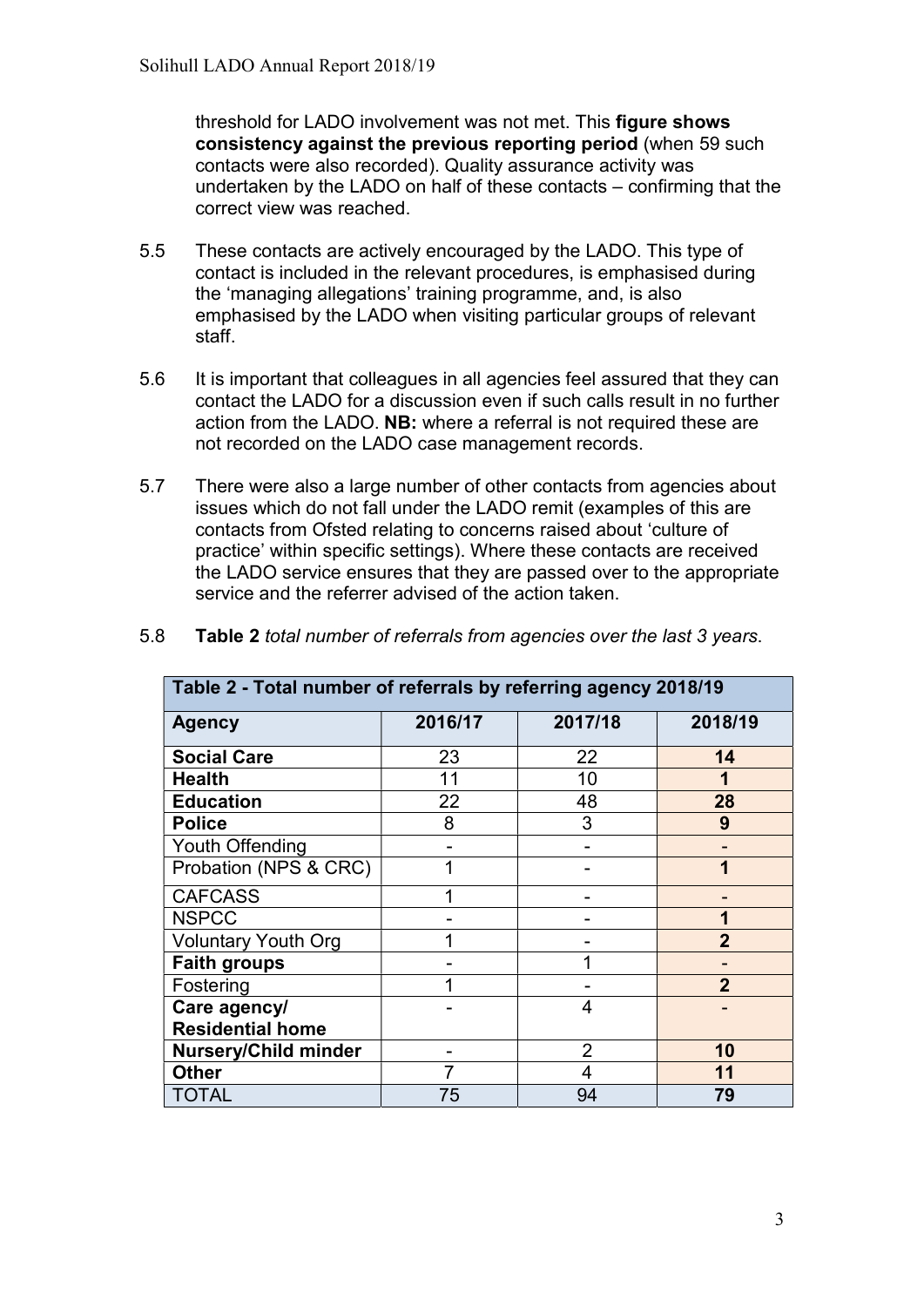- 5.9 Education remains the agency grouping most often referring concerns to the LADO. The data for the year 2018/19 shows that 35% of the referrals recorded were from the education sector.
- 5.10 The distribution of sources of referrals is positive with increased numbers from Police colleagues and nursery provisions.
- 5.11 Of particular positive note is the increased number of referrals made by sports organisations. These are included in the 'Other' classification and total 6 (compared to 1 the previous year) – including referrals from the Football Association, Rugby Football Union and English Cricket Board. During the previous year, allegations relating to non-recent abuse of young people by football coaches emerged nationally. This led directly to referrals being received in relation to coaches in the Solihull area. As a result Solihull LADO has further developed its links with the Football Association nationally and locally. There is a confirmed single point of contact for liaison regarding any future referrals relating to FA affiliated coaches.
- 5.12 Also in the 'Other' group are referrals from other local leisure activity groups (dance, music), and, Birmingham and Solihull Women's Aid.
- 5.13 Whilst the figures show significant variance in terms of rate of referral, it should be noted that the relatively small total figures mean that % rates can be significantly affected by a small number of cases.
- 5.14 Table 3 number of referrals broken down into the agencies that the adult subject to the allegation works in (work is defined as paid or voluntary).

| Table 3 - Total number of referrals by employment sector 2018/19 |         |         |                |  |  |  |
|------------------------------------------------------------------|---------|---------|----------------|--|--|--|
| <b>Agency</b>                                                    | 2016/17 | 2017/18 | 2018/19        |  |  |  |
| <b>Social Care</b>                                               | 4       | 3       | 6              |  |  |  |
| <b>Health</b>                                                    |         | 6       | $\overline{2}$ |  |  |  |
| <b>Education</b>                                                 | 40      | 55      | 35             |  |  |  |
| Police                                                           | 2       |         |                |  |  |  |
| Youth Offending                                                  |         |         |                |  |  |  |
| Probation(NPS & CRC)                                             |         |         |                |  |  |  |
| <b>CAFCASS</b>                                                   |         |         |                |  |  |  |
| <b>NSPCC</b>                                                     |         |         |                |  |  |  |
| <b>Voluntary Youth Org</b>                                       | 3       |         | $\overline{2}$ |  |  |  |
| <b>Faith groups</b>                                              |         |         | 3              |  |  |  |
| <b>Fostering</b>                                                 | 8       | 6       | 6              |  |  |  |
| Care agency                                                      |         | 6       | $\overline{2}$ |  |  |  |
| <b>Nursery/Child minder</b>                                      | 9       | 8       | 9              |  |  |  |
| <b>Other</b>                                                     | 8       | 8       | 13             |  |  |  |
| <b>TOTAL</b>                                                     | 75      | 94      | 79             |  |  |  |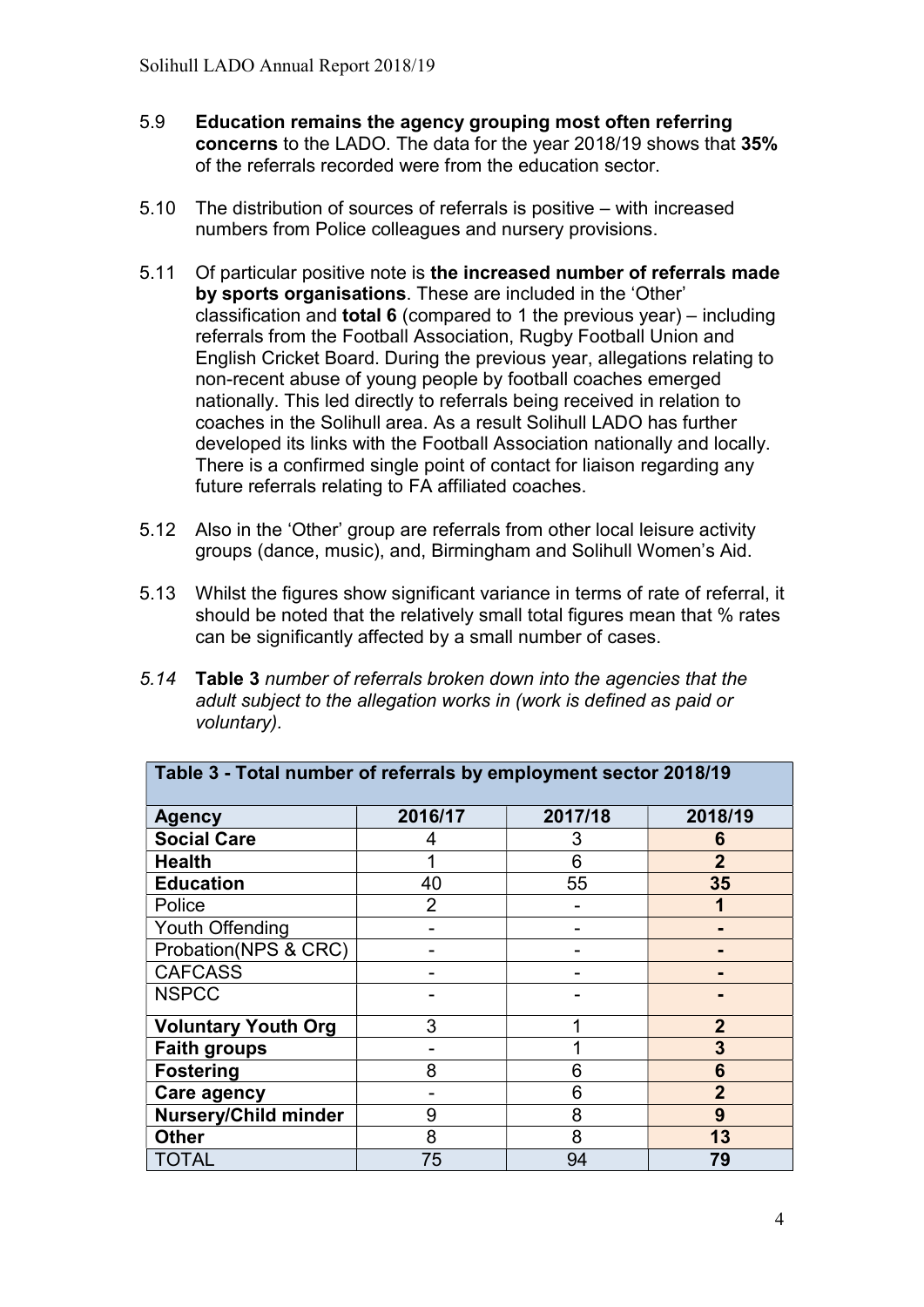- 5.15 Data in table 3 suggests that the agency grouping where staff members are more likely to be the subject of referrals of concern is Education (with 35 cases). The spread of cases is generally consistent with the data from 2017/18.
- 5.16 There is an increase in referrals being received against the 'Other' classification.
- 5.17 Agencies/roles listed as 'Other' comprise 4 x taxi drivers, 6 x sport coaches, 1 x dance tutor, 1 x music tutor and 1 x school cleaner.

| Table 4 - Total number of referrals by abuse category during<br>2018/19 |          |          |           |  |  |  |  |
|-------------------------------------------------------------------------|----------|----------|-----------|--|--|--|--|
| 2017/18<br>2018/19<br>2016/17<br><b>Abuse</b>                           |          |          |           |  |  |  |  |
| Category                                                                |          |          |           |  |  |  |  |
| <b>Physical</b>                                                         | 36 (48%) | 48 (51%) | 38 (48%)  |  |  |  |  |
| <b>Sexual</b>                                                           | 17 (22%) | 19 (20%) | 18 (23%)  |  |  |  |  |
| <b>Neglect</b>                                                          | (15%)    | 10 (11%) | (10%<br>8 |  |  |  |  |
| <b>Emotional</b><br>(15%)<br>17 (18%)<br>15 (19%)                       |          |          |           |  |  |  |  |
| <b>TOTAL</b><br>75<br>95<br>79                                          |          |          |           |  |  |  |  |

5.18 Table 4 total number of referrals by abuse category

- 5.19 The distribution of referrals against the various abuse categories has remained consistent against the previous year.
- 5.20 Table 5 number and percentage of cases resolved within the year and associated timeliness of resolution.

| Table 5. Of those cases concluded during the year 2018/19, the number that<br>were resolved within the relevant timeframes (and comparison with previous<br>years) |       |       |                                                                                         |       |       |       |       |       |       |
|--------------------------------------------------------------------------------------------------------------------------------------------------------------------|-------|-------|-----------------------------------------------------------------------------------------|-------|-------|-------|-------|-------|-------|
| <b>Time</b><br><b>Actual number</b><br>period in<br>months                                                                                                         |       |       | <b>Rolling Percentage</b><br>Percentage of the<br>of total completed<br>total completed |       |       |       |       |       |       |
|                                                                                                                                                                    | 16/17 | 17/18 | 18/19                                                                                   | 16/17 | 17/18 | 18/19 | 16/17 | 17/18 | 18/19 |
| Within 1<br>month                                                                                                                                                  | 36    | 32    | 33                                                                                      | 41%   | 30%   | 36%   | 41%   | 30%   | 36%   |
| Within 3<br>months                                                                                                                                                 | 38    | 58    | 44                                                                                      | 44%   | 55%   | 49%   | 85%   | 85%   | 85%   |
| Within 12<br>months                                                                                                                                                | 11    | 13    | 12                                                                                      | 13%   | 12%   | 13%   | 98%   | 97%   | 98%   |
| More than<br>12 months                                                                                                                                             | 2     | 3     | 2 <sup>2</sup>                                                                          | 2%    | 3%    | 2%    | 100%  | 100%  | 100%  |
| Total<br>concluded                                                                                                                                                 | 87    | 106   | 91                                                                                      |       |       |       |       |       |       |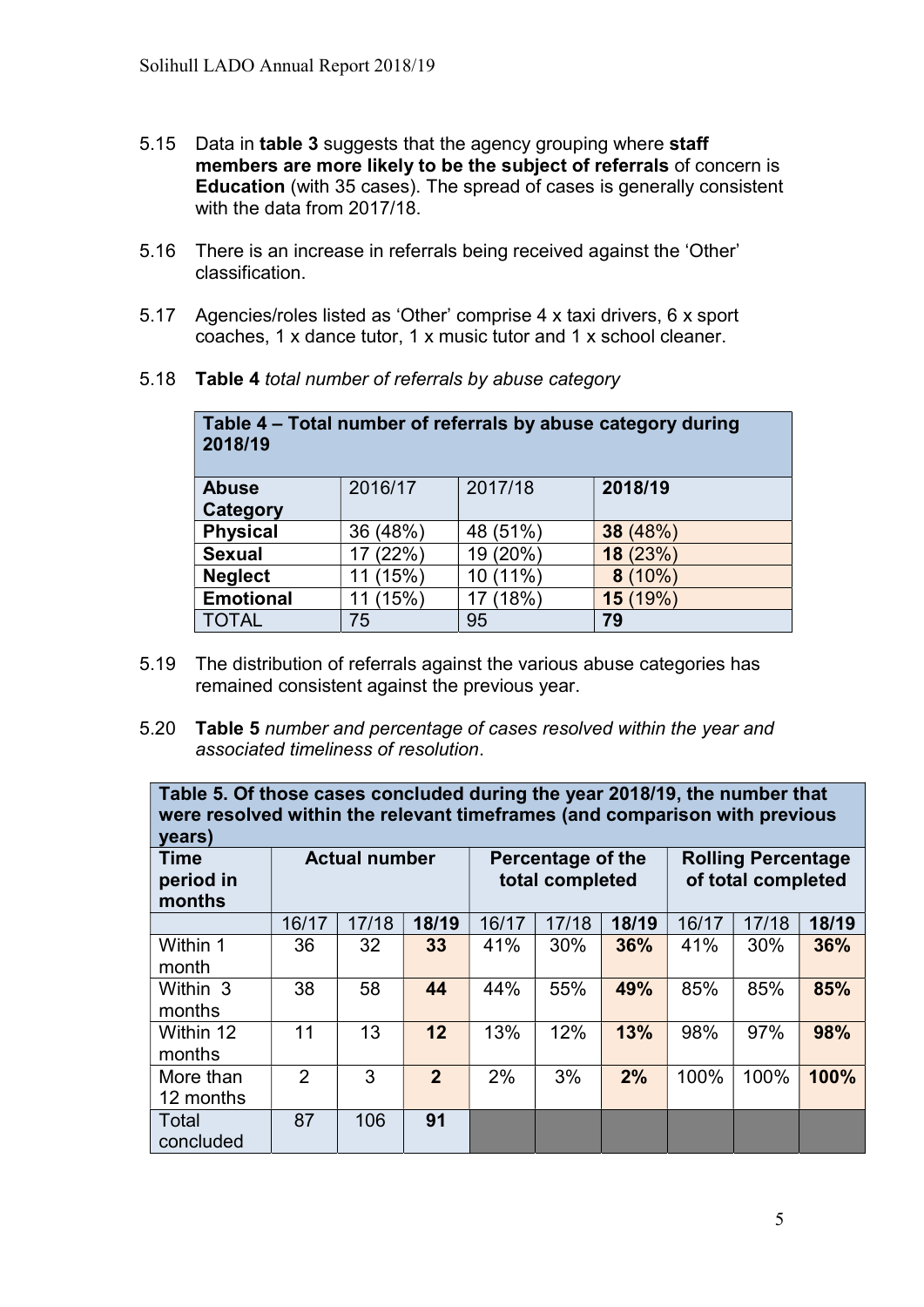- 5.21 Working Together to Safeguard Children emphasises the importance in the LADO role of '...monitoring the progress of cases to ensure that they are dealt with as quickly as possible, consistent with a thorough and fair process.' Although there is no indicative timescale for completing enquiries set out in the 2018 statutory guidance, previously, Working Together 2010 suggested that it was reasonable to expect that 90% of cases should be completed within three months.
- 5.22 When considered against previous years' data, the rate of completion of cases within the three month timescale has remained stable at 85%.
- 5.23 The rate of completion of cases within one month has increased against the 2017/18 data (up to 36% from 30%).
- 5.24 There has been some impact on timeliness of progressing enquiries as a result of an increase in other aspects of workload for the IROs involved in managing LADO referrals. The need to manage this demand was been supported by the provision of funding to secure two additional IROs.
- 5.25 There were marginally fewer cases taking longer than 3 months to complete in 2018/19 (14 cases) than in the previous year (16 cases) – the rate being the same at 15%. See table 6 below which illustrates that complexity and the need to follow investigative processes are the main reasons that can lead to cases going beyond a three month timeframe for resolution.
- 5.26 Table 6 breakdown of those cases which took over three months to conclude.

| Table 6 shows the reasons for the individual cases in 2018/19<br>where the conclusion period was longer than 3 months |                |                                                                                                                       |  |  |  |  |
|-----------------------------------------------------------------------------------------------------------------------|----------------|-----------------------------------------------------------------------------------------------------------------------|--|--|--|--|
| Case<br>number                                                                                                        | <b>Months</b>  | <b>Reasons for delay in completion</b>                                                                                |  |  |  |  |
| 597                                                                                                                   | 9              | Police investigation, mental health<br>issues, disciplinary investigation                                             |  |  |  |  |
| 621                                                                                                                   | 10             | Police and social work investigations,<br>multiple LA involvement, criminal Court<br>process.                         |  |  |  |  |
| 623                                                                                                                   | 10             | Police investigation linked to historic<br>abuse allegations, multiple LA<br>involvement                              |  |  |  |  |
| 649                                                                                                                   | 4              | Police and social work investigations,<br>disciplinary investigation, referral to DBS                                 |  |  |  |  |
| 655                                                                                                                   | 5              | Multiple LA involvement, individual<br>agency issues                                                                  |  |  |  |  |
| 667                                                                                                                   | $\overline{7}$ | Police and social work investigations,<br>disciplinary investigation; multiple LA<br>involvement, referral to DBS and |  |  |  |  |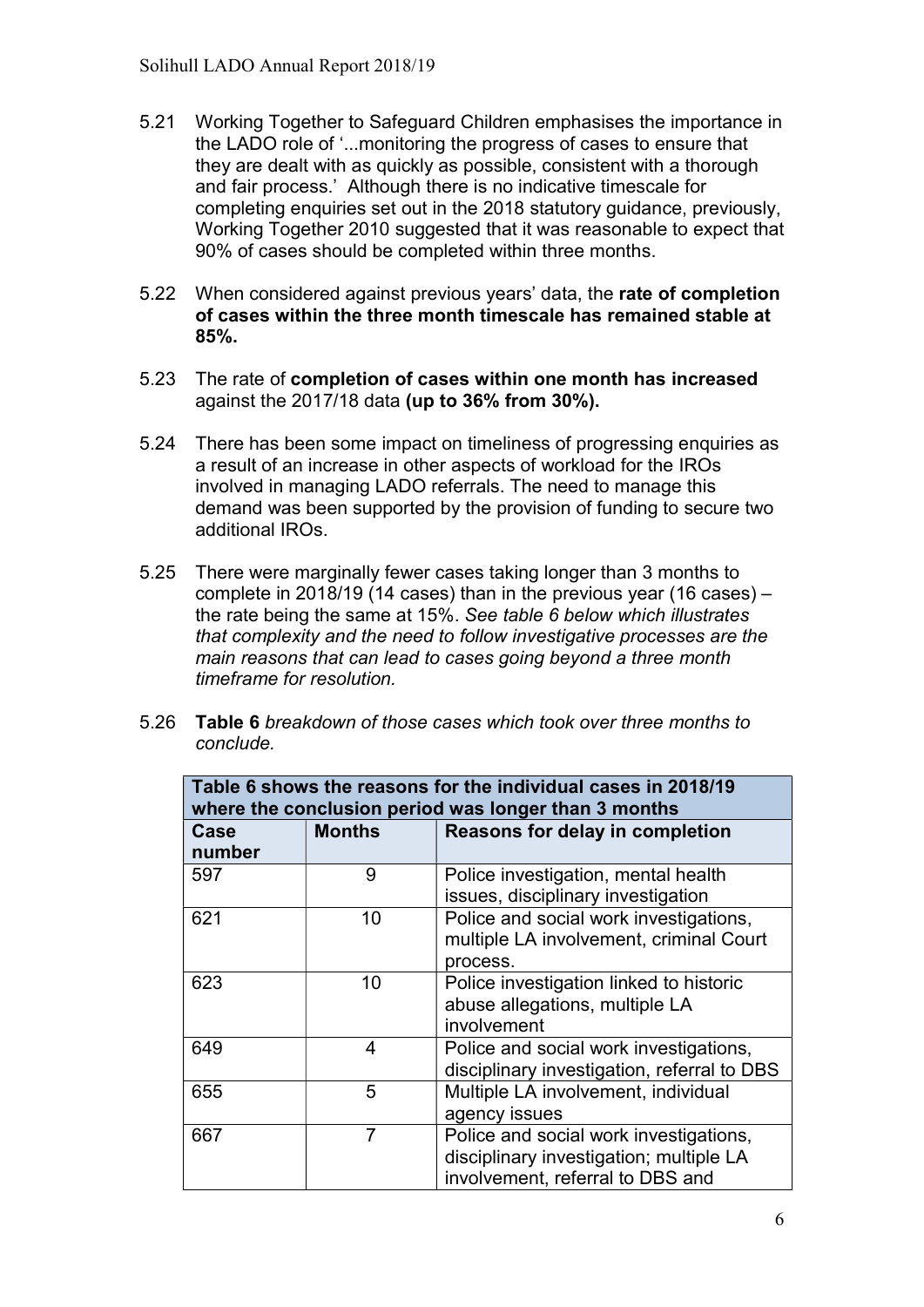|     |    | professional regulatory body                |
|-----|----|---------------------------------------------|
| 673 | 6  | Complex issues, Police and social work      |
|     |    | investigations, referral to DBS and         |
|     |    | professional regulatory body                |
| 677 | 4  | Police and social work investigations,      |
|     |    | multiple alleged victims, referral to DBS   |
| 678 | 10 | Police and social work investigations,      |
|     |    | disciplinary investigation, criminal Court  |
|     |    | process.                                    |
| 697 | 10 | Multiple concerns, Police and social care   |
|     |    | investigations, Private Law Court           |
|     |    | process                                     |
| 706 |    | Police investigation, Internal disciplinary |
|     |    | process                                     |
| 711 | 4  | Multiple concerns, Internal disciplinary    |
|     |    | process                                     |

#### 5.27 Table 7 outcomes for cases in 2018/19

| Table 7 Outcomes for cases in 2017/18. The number of referred<br>cases that resulted in: |              |                |                |  |  |  |  |
|------------------------------------------------------------------------------------------|--------------|----------------|----------------|--|--|--|--|
| <b>Outcome</b>                                                                           | 2016/17      | 2017/18        | 2018/19        |  |  |  |  |
| No further action after                                                                  |              |                | 3              |  |  |  |  |
| initial consideration                                                                    |              |                |                |  |  |  |  |
| Substantiated                                                                            | Not collated | Not collated   | 37             |  |  |  |  |
| False                                                                                    | Not collated | Not collated   | 0              |  |  |  |  |
| <b>Being Unfounded</b>                                                                   | 4            | 12             | 5              |  |  |  |  |
| <b>Being Unsubstantiated</b>                                                             | 6            | 15             | 18             |  |  |  |  |
| <b>Being Malicious</b>                                                                   | 0            |                | $\overline{2}$ |  |  |  |  |
| Suspended                                                                                | 12           | 26             | 19             |  |  |  |  |
| <b>Dismissed</b>                                                                         | 10           | 10             | 13             |  |  |  |  |
| S47 investigation                                                                        | 9            | 3              | 1              |  |  |  |  |
| Criminal investigation                                                                   | 29           | 39             | 33             |  |  |  |  |
| <b>Disciplinary procedures</b>                                                           | 10           | 22             | 24             |  |  |  |  |
| <b>Criminal Prosecution</b>                                                              | 3            | $\overline{2}$ | 6              |  |  |  |  |
| Caution                                                                                  | 0            | 1              | 1              |  |  |  |  |
| Conviction                                                                               |              | 0              | $\bf{0}$       |  |  |  |  |
| Acquittal                                                                                |              | 0              | 5              |  |  |  |  |
| <b>Referral to DBS</b>                                                                   | 8            | 9              | 14             |  |  |  |  |
| Referral to regulatory<br>body                                                           | 3            | $\overline{2}$ | 4              |  |  |  |  |

5.28 It should be noted that one case can be referenced a number of times in table 7 above, for example, suspended, disciplined, charged and convicted could all be one case. Equally cases are referenced in respect of the child alleged to have been exposed to harm/risk of harm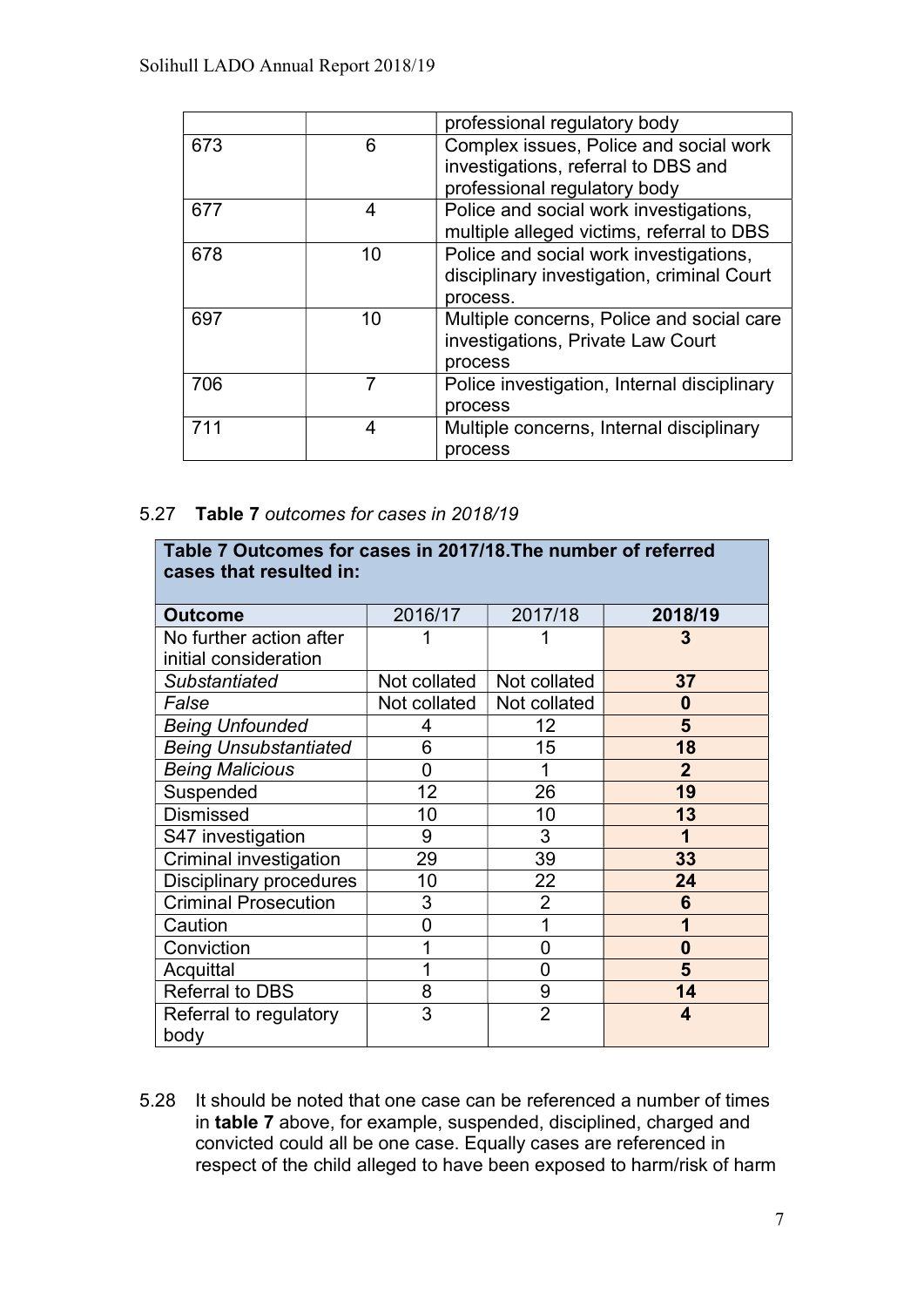by the staff member/volunteer. An adult can, therefore, be listed multiple times where there was more than one victim, possibly on separate occasions. The data for table 7 is given as a snapshot as at 31st March 2019.

- 5.29 'Suspension' is referenced in the table above. This is used by agencies only where this is appropriate and the potential risks relating to the adult referred cannot be managed by a different route. Wherever possible, agencies consider alternatives to suspension providing that these arrangements are safe. Within the 'managing allegations' process and training sessions, agencies are encouraged by the LADO to undertake a risk assessment to inform their decision making about the use of this route. This helps to clarify the rationale and supports review of any arrangements put in place to manage risk. It also promotes challenge and discussion via the LADO if it is suggested that the arrangements to safeguard children require further strengthening.
- 5.30 The frequency of criminal investigation has remained at a similar level as the previous years. The frequency is reflective of the understanding and engagement of Police colleagues with the position of trust process. The need for a criminal investigation can result in cases needing more time to reach a point where the LADO involvement can close (due to complexity within the investigative process). 6 cases progressed to criminal prosecution and no cases are recorded as having resulted in conviction.
- 5.31 Where an outcome of 'unsubstantiated' is reached (ie the concern cannot be substantiated or disproven), consideration is given at the Position of Trust meeting as to what actions it may be helpful for the work place setting to consider in order to address any training needs and minimise the possibility of potential future risk.
- 5.32 Unusually there were two cases where the outcome is recorded as 'malicious'. The definition of 'malicious' in this context is set out in the statutory guidance and refers to situations where 'there is clear evidence to prove that there has been a deliberate act to deceive and the allegation is entirely false'. One case related to allegations made by a pupil against a teacher where the pupil subsequently confirmed to Police colleagues that the allegations were fabricated. The related to allegations made by a pupil against a teacher that was subsequently disproved by CCTV footage and the accounts of others. There was evidence of the pupil having told friends that they didn't like the teacher and wanted them out of the school.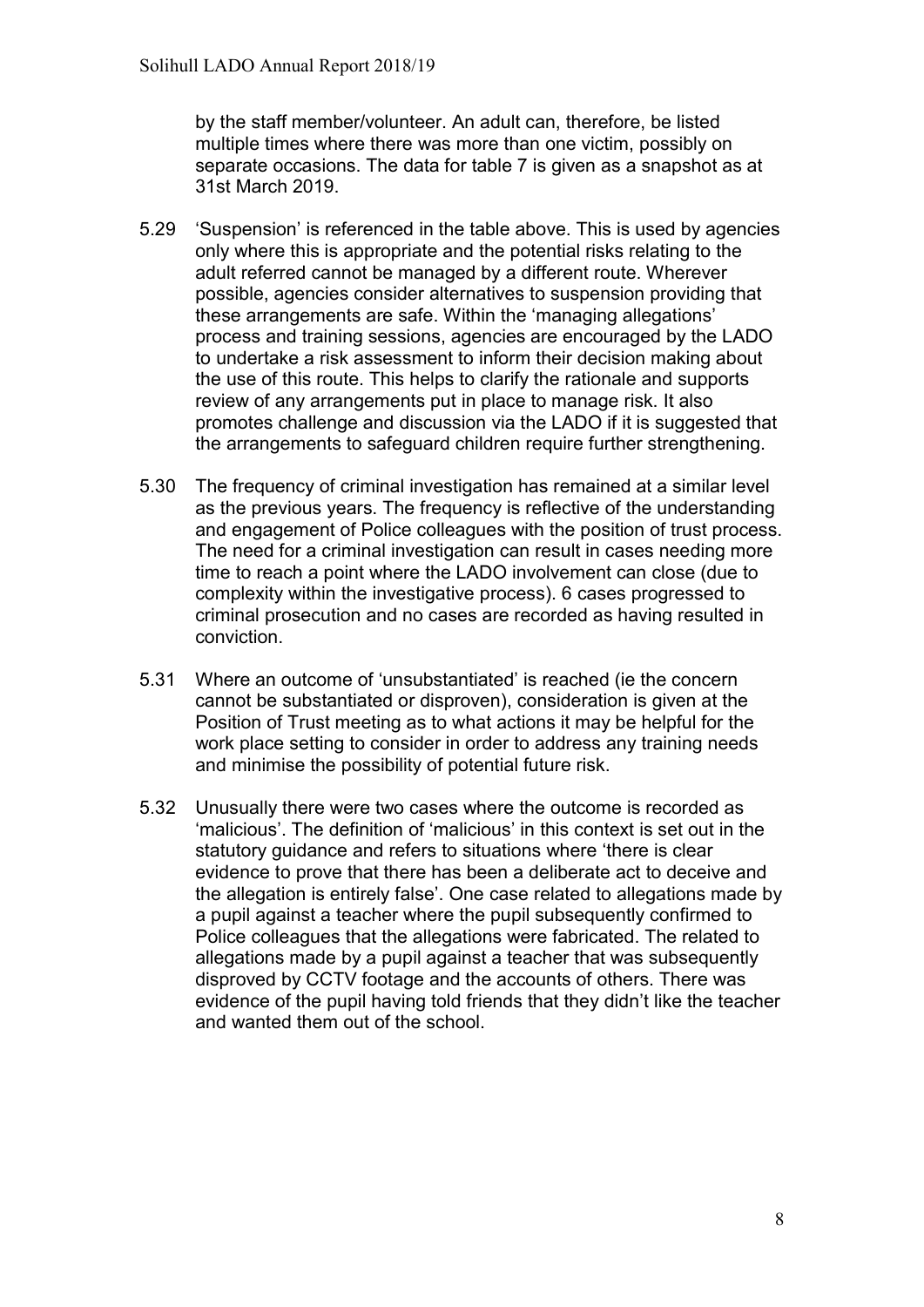## 6. Training

- 6.1 During 2018/2019 The LADO provided three multi agency training sessions on behalf of the LSCB on the 'managing allegations' process. The LADO was supported in delivering these training sessions by staff from the Local Authority's Human Resources team. These training sessions have been well attended and the evaluations have been very positive.
- 6.2 Following the courses delegates reported finding the training helpful updating their knowledge of the procedures and processes relevant to managing allegations against staff. Some delegates reported subsequently revisiting and reviewing their own in-house procedures and the awareness of staff within their settings. A common theme from the evaluations of attendees was that they felt they would be more confident in responding effectively to an issue if it was to arise. There was recognition of the importance of handling any allegations in a sensitive and appropriate manner whilst ensuring that relevant investigative processes were not compromised.
- 6.3 A further two training sessions are planned for 2018/19.
- 6.4 There is a West Midlands Regional LADO Network. The Solihull LADO has been actively involved with this network and has participated in the exploration of issues arising for the role across the region. Colleagues from other agencies have been invited to attend the regional meetings to work through issues arising in terms of practice, and, to scope out working arrangements moving forward.
- 6.5 The regional network also works towards a consistency of approach across the region and is a source of specialist support and knowledge across LADO services when dealing with specific issues. Work has been completed to formalise and agree a West Midlands regional protocol where cross border issues may have a bearing. In practice this means that the LADO for the LA where the adult referred works or volunteers would be responsible. Where the adult referred is employed in a position of trust in Solihull but also volunteers in a young person's sports club in the other LA area where he/she lives, there would be negotiation as to which LADO would lead the process.
- 6.6 Representatives from the Solihull LADO service attended the national LADO conference held on London in May 2019 and fed back learning into the group of Solihull officers dealing with LADO issues.

#### 7. Lessons Learned from cases

7.1 There has been learning for agencies/settings arising from specific cases. This has included ensuring that responsibilities re managing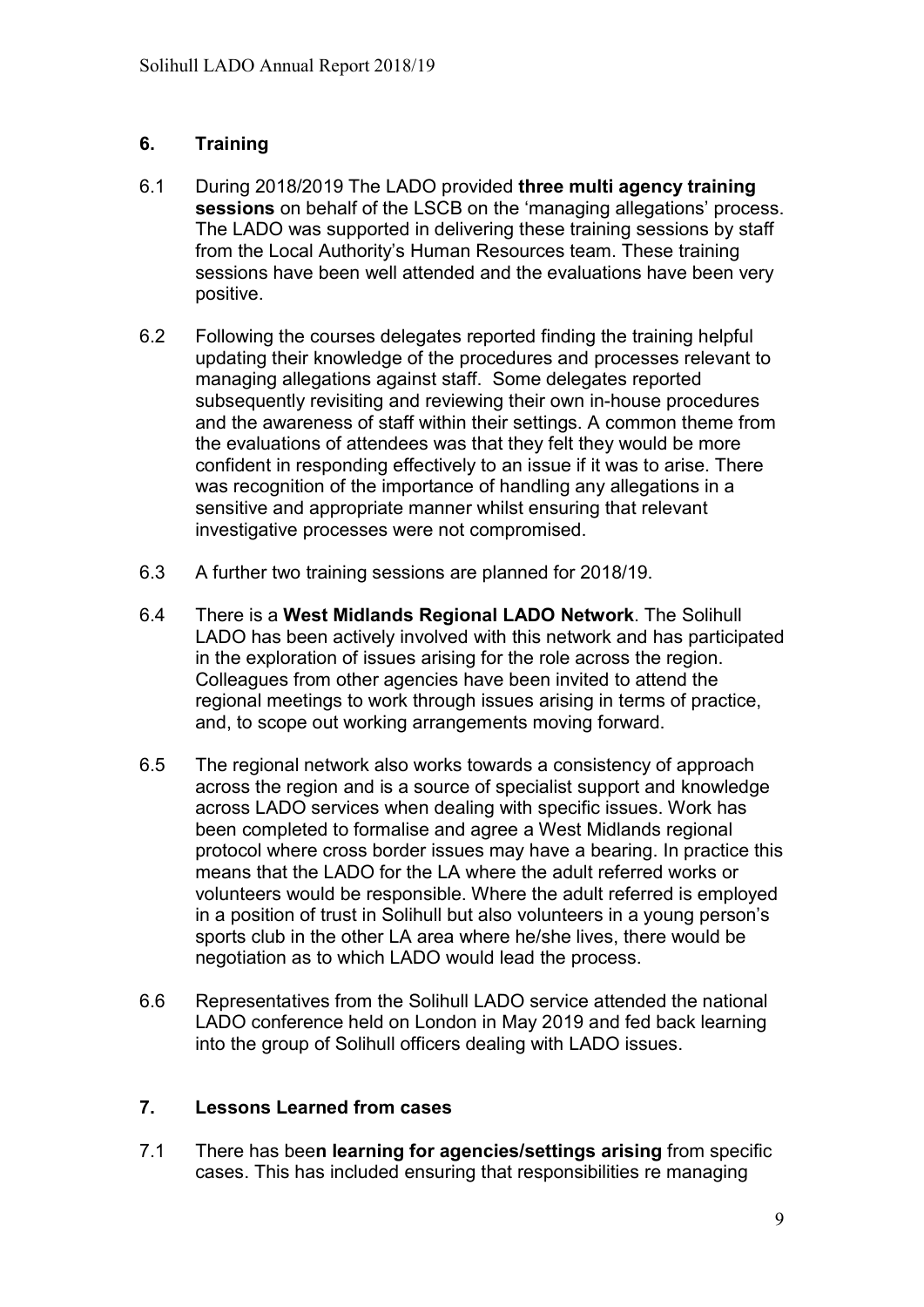allegations are understood and acted upon to ensure referral to the LADO (and Children's Social Care if needed) in good time – including ensuring that there are deputising arrangements in place to cover leave/absence to ensure matters are progressed, and, including ensuring that information is shared at the earliest opportunity.

- 7.2 Specific learning for settings has also resulted in a number of settings reviewing their safeguarding procedures and governance arrangements; agencies recognising the need to update staff training programmes to raise awareness of CSE/Exploitation.
- 7.3 On occasion the LADO officers have offered focused developmental conversations with specific settings to assist the development of understanding within that setting and its staff group about the managing allegations process, the statutory basis of this, and, the expectations arising. Such responses are provided (for example) where there have been a number of referrals in respect of a specific setting and the approach was taken to enable reflection and a co-ordinated approach to promote safe practice going forward.
- 7.4 The LADO has endeavoured to support broader learning for settings. Where concerns have been raised relating to a setting (for example via Ofsted) but the threshold for formal LADO involvement has not been evidenced, the information has been passed to relevant officers (for example Early Years' Service or Schools Improvement Service) to inform their involvement and support of these settings going forward.
- 7.5 Where necessary the LADO has provided evidence (including witness statements and attendance at fitness to practice hearings) to professional bodies to support decision making at professional hearings.

#### 8. What are the key issues and/or learning the LSCB needs to know?

- 8.1 These information above suggests that awareness and understanding of the 'managing allegations' process in the borough is generally sound. There is evidence of agencies contacting the LADO to talk issues through appropriately, and, evidence of matters being progressed in a timely way.
- 8.2 The responsibility for the LADO function remains with Simon Stubbs Head of Safeguards within Children's Services. He is supported on a day to day basis by the Independent Reviewing Officers (IROs) within the Child Protection and Review Unit.